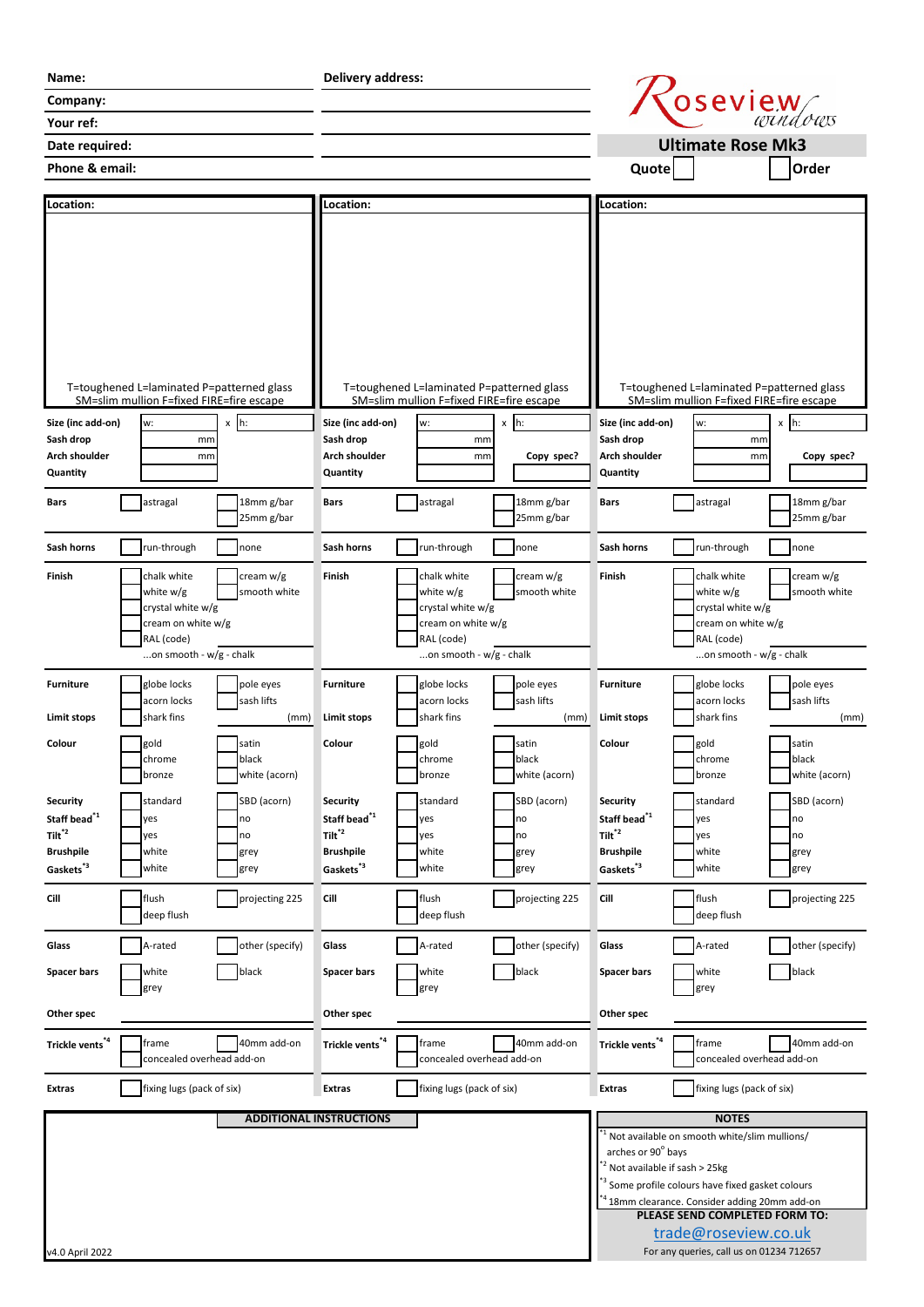| Name:                                     |                                                                                                   | <b>Delivery address:</b>     |                                     |                                                                                                   |                            |                                            |                                                                                                                                                                                                      |                            |
|-------------------------------------------|---------------------------------------------------------------------------------------------------|------------------------------|-------------------------------------|---------------------------------------------------------------------------------------------------|----------------------------|--------------------------------------------|------------------------------------------------------------------------------------------------------------------------------------------------------------------------------------------------------|----------------------------|
| Company:                                  |                                                                                                   |                              |                                     | Oseview                                                                                           |                            |                                            |                                                                                                                                                                                                      |                            |
| Your ref:                                 |                                                                                                   |                              |                                     |                                                                                                   |                            |                                            |                                                                                                                                                                                                      |                            |
| Date required:                            |                                                                                                   |                              |                                     |                                                                                                   |                            |                                            | <b>Heritage Rose</b>                                                                                                                                                                                 |                            |
| Phone & email:                            |                                                                                                   |                              |                                     |                                                                                                   |                            | Quote                                      |                                                                                                                                                                                                      | Order                      |
|                                           |                                                                                                   |                              |                                     |                                                                                                   |                            |                                            |                                                                                                                                                                                                      |                            |
| Location:                                 |                                                                                                   |                              | Location:                           |                                                                                                   |                            | <b>Location:</b>                           |                                                                                                                                                                                                      |                            |
| Size (inc add-on)<br>Sash drop            | T=toughened L=laminated P=patterned glass<br>SM=slim mullion F=fixed FIRE=fire escape<br>w:<br>mm | $x$ h:                       | Size (inc add-on)<br>Sash drop      | T=toughened L=laminated P=patterned glass<br>SM=slim mullion F=fixed FIRE=fire escape<br>w:<br>mm | $x \; h$ :                 | Size (inc add-on)<br>Sash drop             | T=toughened L=laminated P=patterned glass<br>SM=slim mullion F=fixed FIRE=fire escape<br>w:<br>mm                                                                                                    | $x$ h:                     |
| <b>Arch shoulder</b>                      | mm                                                                                                |                              | Arch shoulder                       | mm                                                                                                | Copy spec?                 | <b>Arch shoulder</b>                       | mm                                                                                                                                                                                                   | Copy spec?                 |
| Quantity                                  |                                                                                                   |                              | Quantity                            |                                                                                                   |                            | Quantity                                   |                                                                                                                                                                                                      |                            |
| Bars                                      | astragal                                                                                          | 18mm g/bar<br>25mm g/bar     | <b>Bars</b>                         | astragal                                                                                          | 18mm g/bar<br>25mm g/bar   | Bars                                       | astragal                                                                                                                                                                                             | 18mm g/bar<br>25mm g/bar   |
| Sash horns                                | run-through<br>clip-on                                                                            | none                         | Sash horns                          | run-through<br>clip-on                                                                            | none                       | Sash horns                                 | run-through<br>clip-on                                                                                                                                                                               | none                       |
| <b>Bottom</b> rail                        | welded (std)                                                                                      | mechanical                   | <b>Bottom rail</b>                  | welded (std)                                                                                      | mechanical                 | <b>Bottom rail</b>                         | welded (std)                                                                                                                                                                                         | mechanical                 |
| Finish                                    | smooth white<br>white w/g<br>cream on white w/g<br>RAL (smooth)<br>RAL(w/g)                       | crystal white<br>cream $w/g$ | Finish                              | smooth white<br>white w/g<br>cream on white w/g<br>RAL (smooth)<br>RAL (w/g)                      | crystal white<br>cream w/g | Finish                                     | smooth white<br>white w/g<br>cream on white w/g<br>RAL (smooth)<br>RAL (w/g)                                                                                                                         | crystal white<br>cream w/g |
| <b>Furniture</b>                          | acorn locks<br>d-handles                                                                          | pole eyes<br>sash lifts      | <b>Furniture</b>                    | acorn locks<br>d-handles                                                                          | pole eyes<br>sash lifts    | <b>Furniture</b>                           | acorn locks<br>d-handles                                                                                                                                                                             | pole eyes<br>sash lifts    |
| <b>Limit stops</b>                        | shark fins                                                                                        | (mm)                         | <b>Limit stops</b>                  | shark fins                                                                                        | (mm)                       | <b>Limit stops</b>                         | shark fins                                                                                                                                                                                           | (mm)                       |
| Colour                                    | gold<br>chrome<br>bronze                                                                          | satin<br>black<br>white      | Colour                              | gold<br>chrome<br>bronze                                                                          | satin<br>black<br>white    | Colour                                     | gold<br>chrome<br>bronze                                                                                                                                                                             | satin<br>black<br>white    |
| <b>Security</b>                           | standard                                                                                          | SBD                          | <b>Security</b>                     | standard                                                                                          | SBD                        | <b>Security</b>                            | standard                                                                                                                                                                                             | SBD                        |
| $\mathsf{Tilt}^{*1}$                      | yes                                                                                               | no                           | $Tilt^{\ast 1}$<br><b>Brushpile</b> | yes<br>white                                                                                      | no                         | $Tilt^{\ast 1}$<br><b>Brushpile</b>        | yes                                                                                                                                                                                                  | no                         |
| <b>Brushpile</b><br>Gaskets <sup>*2</sup> | white<br>white                                                                                    | grey<br>grey                 | Gaskets <sup>*2</sup>               | white                                                                                             | grey<br>grey               | Gaskets <sup>*2</sup>                      | white<br>white                                                                                                                                                                                       | grey<br>grey               |
| Cill                                      | flush                                                                                             | projecting 225               | Cill                                | flush                                                                                             | projecting 225             | Cill                                       | flush                                                                                                                                                                                                | projecting 225             |
| Glass                                     | A-rated                                                                                           | other (specify)              | Glass                               | A-rated                                                                                           | other (specify)            | Glass                                      | A-rated                                                                                                                                                                                              | other (specify)            |
| <b>Spacer bars</b>                        | grey                                                                                              | black                        | <b>Spacer bars</b>                  | grey                                                                                              | black                      | <b>Spacer bars</b>                         | grey                                                                                                                                                                                                 | black                      |
| Other spec                                |                                                                                                   |                              | Other spec                          |                                                                                                   |                            | Other spec                                 |                                                                                                                                                                                                      |                            |
| Trickle vents*3                           | frame                                                                                             | 40mm add-on                  | Trickle vents*3                     | frame                                                                                             | 40mm add-on                | Trickle vents <sup>*3</sup>                | frame                                                                                                                                                                                                | 40mm add-on                |
|                                           | concealed overhead add-on                                                                         |                              |                                     | concealed overhead add-on                                                                         |                            |                                            | concealed overhead add-on                                                                                                                                                                            |                            |
| <b>Extras</b>                             | fixing lugs (pack of six)                                                                         |                              | <b>Extras</b>                       | fixing lugs (pack of six)                                                                         |                            | <b>Extras</b>                              | fixing lugs (pack of six)                                                                                                                                                                            |                            |
|                                           |                                                                                                   |                              | <b>ADDITIONAL INSTRUCTIONS</b>      |                                                                                                   |                            | <sup>'1</sup> Not available if sash > 25kg | <b>NOTES</b><br><sup>*2</sup> Some profile colours have fixed gasket colours<br><sup>*3</sup> 18mm clearance. Consider adding 20mm add-on<br>PLEASE SEND COMPLETED FORMS TO:<br>trade@roseview.co.uk |                            |
| v4.0 April 2022                           |                                                                                                   |                              |                                     |                                                                                                   |                            |                                            | For any queries, call us on 01234 712657                                                                                                                                                             |                            |